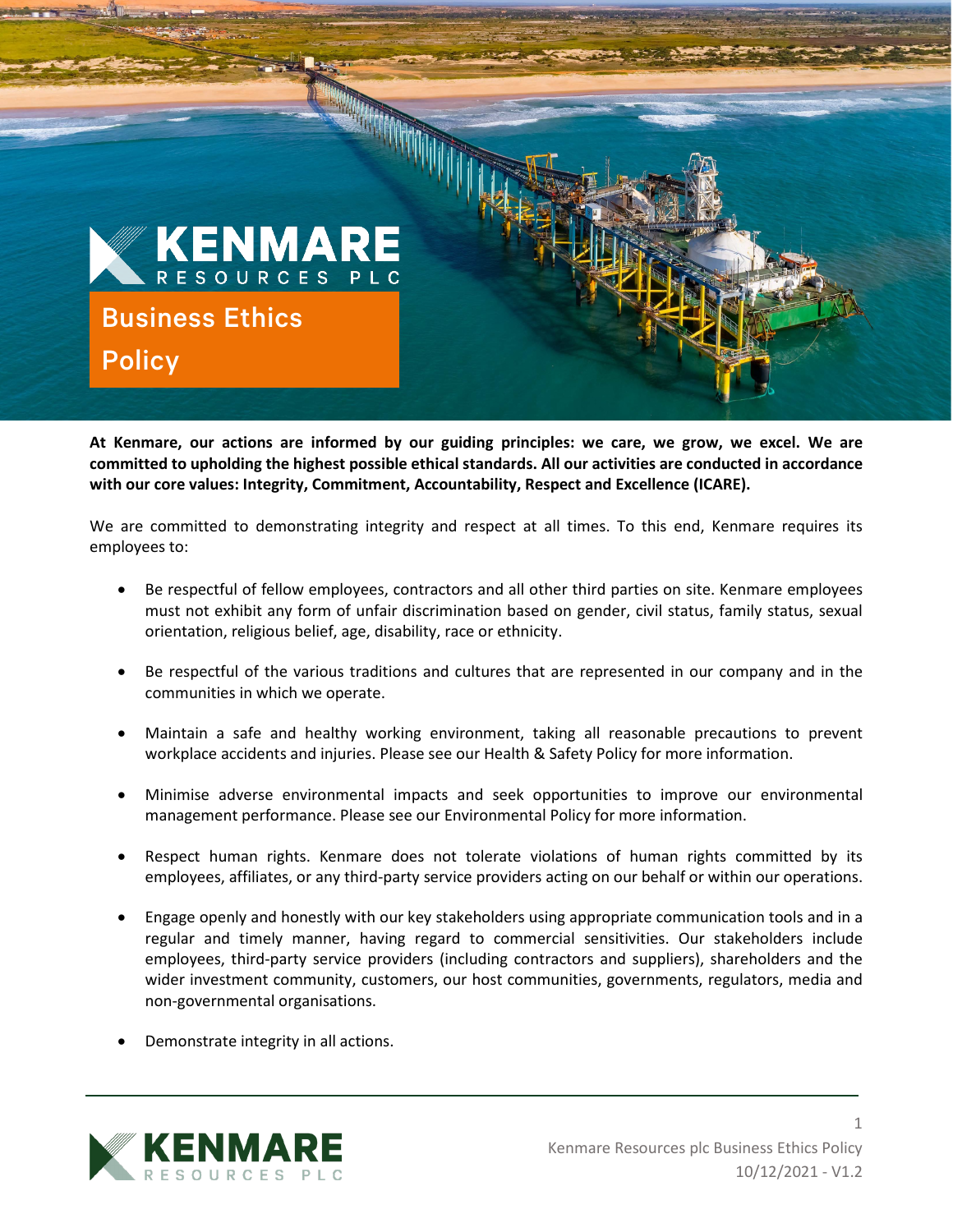- Not engage in dishonest and criminal activities, including theft, fraud, corruption or insider trading. Employees must report these activities if they become aware of them.
- Be responsible in accepting and giving gifts, entertainment and financial contributions.
- Use Kenmare's funds and resources correctly and only for company-sanctioned activities. Care must also be taken to use these funds and resources optimally and cost effectively. Kenmare's funds or resources may not be used for any illegal or unethical purpose.
- Maintain the confidentiality of Kenmare's business, including ensuring that confidential information is not being used to further any private interest, for personal gain or to benefit a third party.
- Use Kenmare's electronic equipment and communication resources correctly and responsibly.
- Be responsible for safeguarding any Kenmare (or customer) assets and systems under their control or accessed as part of their work. Assets can include funds, information, physical or intellectual property, and business development opportunities.

Kenmare's Business Ethics Policy applies to all Kenmare employees. During induction or annual induction refresher training, all Kenmare employees must attest by means of a signature that they have read and understood the requirements of this Business Ethics Policy and Kenmare's internal code of conduct and that they will comply with it. We provide this policy to third-party service providers (including contractors and suppliers) and ask them to adhere to it.

The Business Ethics Policy is implemented by members of the Executive Committee and site leadership. The Sustainability Committee, and more widely the Board of Directors, has responsibility for overseeing companywide compliance to the Business Ethics Policy.

Kenmare's Business Ethics Policy is to be read in conjunction with Kenmare's other corporate policies, which are available at [www.kenmareresources.com/sustainability/policies](http://www.kenmareresources.com/sustainability/policies)



2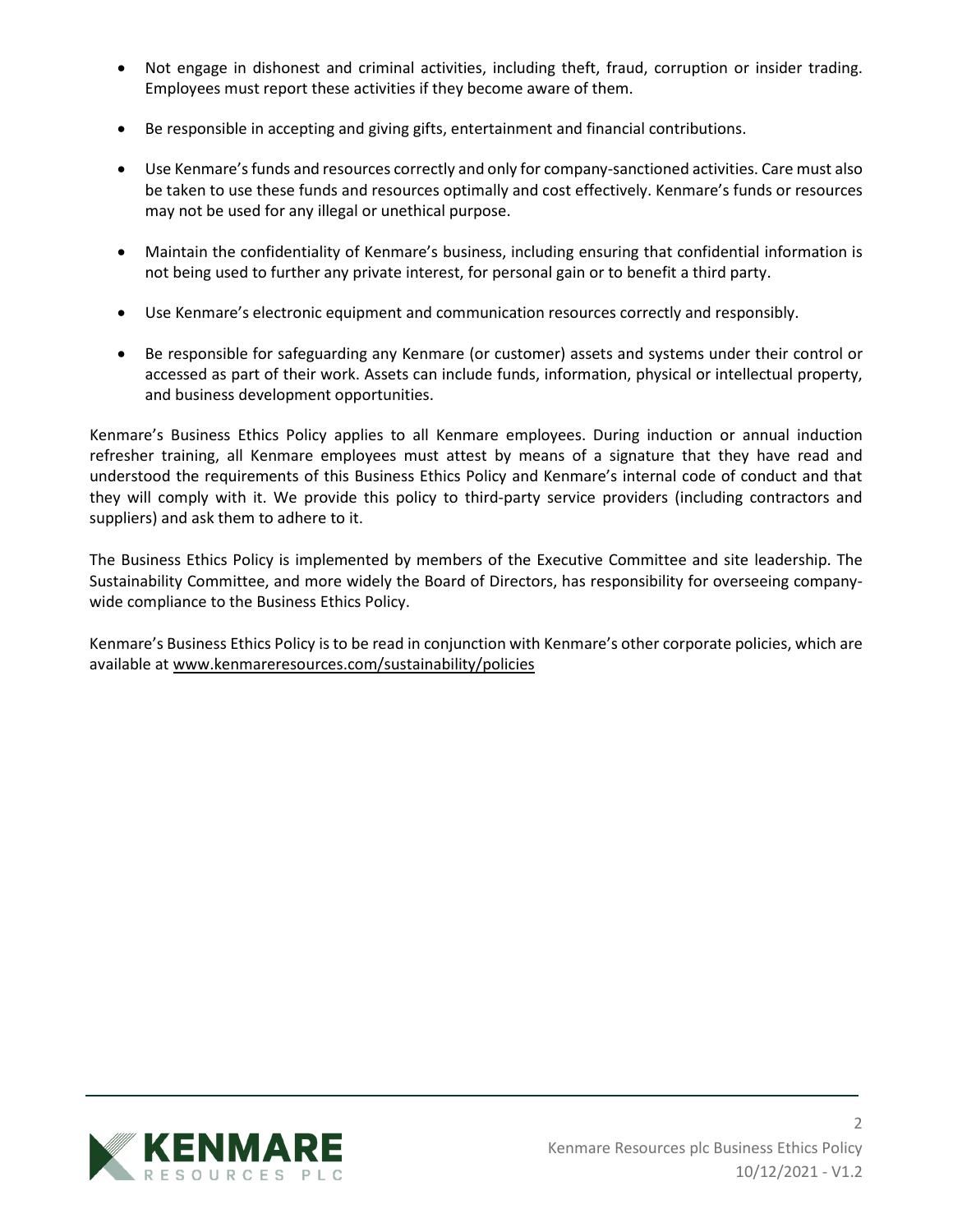This policy was reviewed and approved by the Board of Kenmare Resources plc and is signed by Michael Carvill, Managing Director on behalf of the Board of Kenmare Resources plc.

## **Michael Carvill**

Managing Director 10 December 2021

## **About Kenmare and scope of policy**

Kenmare is an established mining company operating the Moma Titanium Minerals Mine on the north-east coast of Mozambique. This Policy covers the Mine, our Mozambican offices in Nampula and Maputo and our head office in Dublin, Ireland.

We are one of the world's largest producers of mineral sands products, key raw materials ultimately consumed in everyday "quality-of-life" items such as paints, plastics, and ceramic tiles. We mine titanium-rich sands, mainly using dredges that float in artificial ponds, removing 3-5% of ore mined, and separate it into its constituent minerals. We then progressively rehabilitate the mined land before it is handed back to the local community. Once the minerals are separated, we transport our final products to ocean-going vessels from our dedicated port facility.